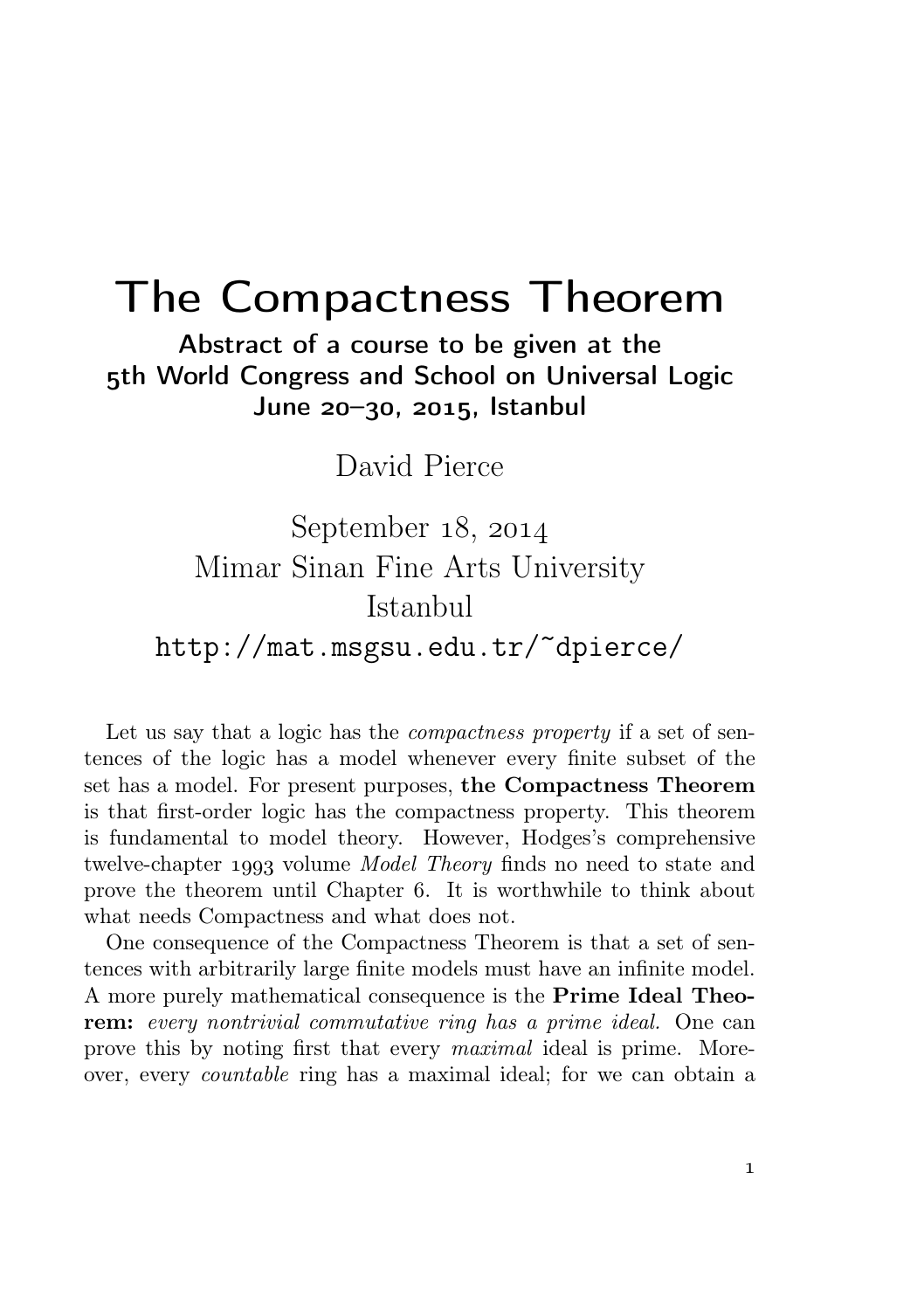generating set of such an ideal by considering the elements of the ring one by one. In particular then, every finitely generated subring of a given ring has a maximal ideal, because every finitely generated ring is countable. By the Compactness Theorem then, the original ring must have an ideal that is at least prime, although it might not be maximal. The point here is that primeness is a "local" property, while maximality is not.

It is usually understood that every nontrivial commutative ring has, not just a prime ideal, but a maximal ideal. To make it easy to prove such results, Zorn stated in 1935 the result now known by his name. However, Zorn's Lemma relies on the Axiom of Choice. The Compactness Theorem is strictly weaker than this, with respect to ZF (Zermelo– Fraenkel set theory without Choice). For, Compactness is also a consequence of the Prime Ideal Theorem, even the Boolean Prime Ideal Theorem; and this is strictly weaker than the Axiom of Choice (as shown by Halpern and Lévy in  $1971$ .

The Compactness Theorem for countable sets of sentences needs nothing beyond ZF. Skolem showed this implicitly in 1922 when he established the paradox that Zermelo's axioms for set theory must have a countable model, if they have a model at all. In 1930, Gödel proved countable Compactness explicitly, though not by that name. Mal'tsev stated the full Compactness Theorem as the General Local Theorem in , having proved it implicitly in ; he used it to prove algebraic results in the way we proved the Prime Ideal Theorem above.

In his 1950 address to the International Congress of Mathematicians, Tarski gave the Compactness Theorem its current name and noted its topological meaning. But this meaning is not generally well expressed in today's textbooks of model theory.

The class of structures having a given signature can be given a topology, although the closed "sets" in this topology are not sets, but proper classes (except for the empty set): they are the classes of models of sets of sentences. The space of all structures has a Kolmogorov  $(T_0)$ quotient that is a set: it is the space of complete theories of structures. If one replaces sentences with their logical equivalence classes, then the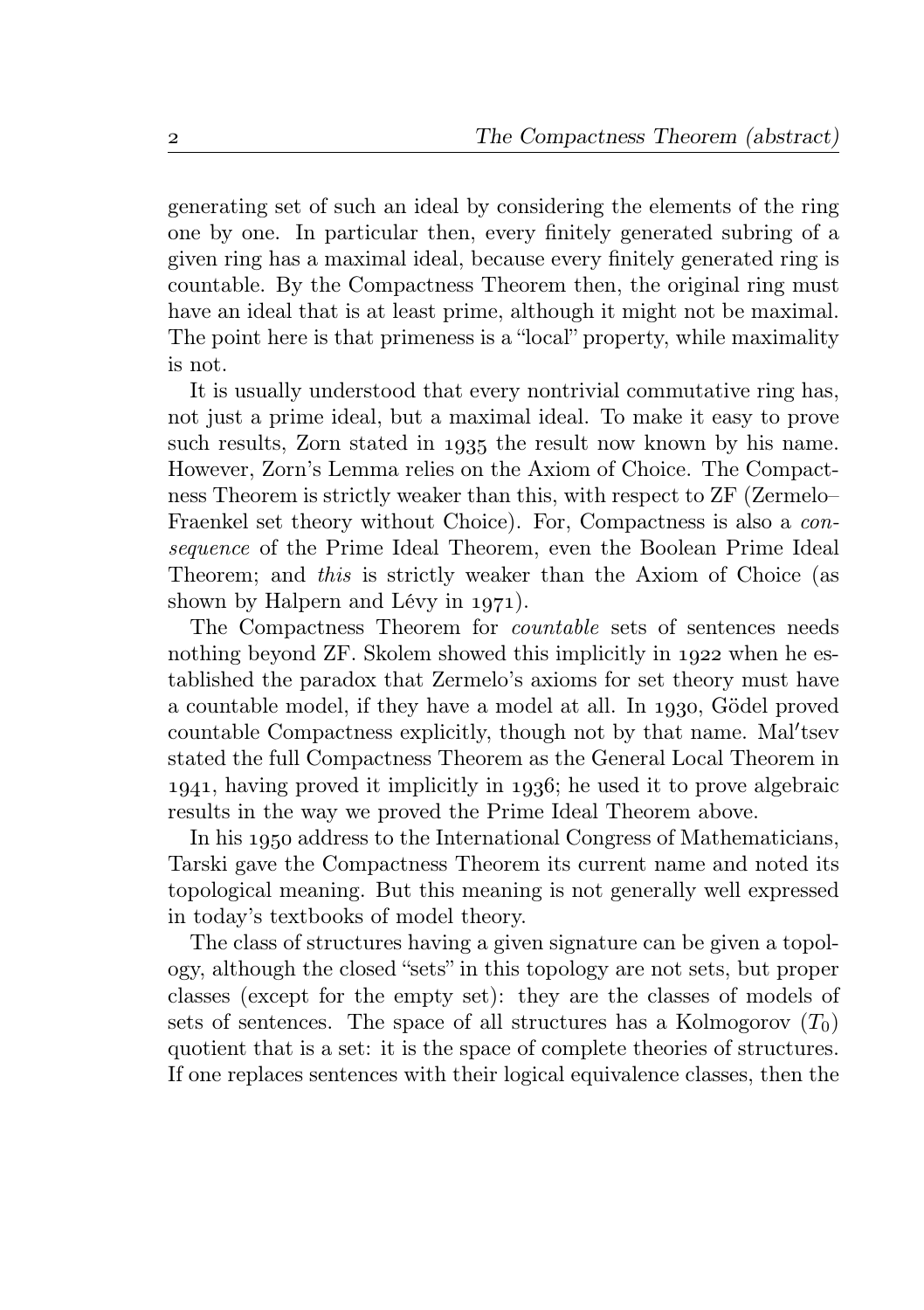set of sentences becomes a Boolean algebra, called a Lindenbaum algebra; and the complete theories of structures become ultrafilters of the Lindenbaum algebra. By means of the Boolean Prime Ideal Theorem, the Stone space consisting of all ultrafilters of the Lindenbaum algebra is easily shown to be compact. Or one could look instead at the spectrum, consisting of the prime ideals of the corresponding Boolean ring; the spectrum of every ring is compact. The Compactness Theorem says more: every ultrafilter of the Lindenbaum algebra is derived from the complete theory of a structure.

The compactness theorem for *propositional* logic can be seen as a version of the theorem that the product of two-element discrete spaces (or indeed any compact Hausdorff spaces) is compact. The Compactness Theorem for first-order logic does not follow so readily, though it can be seen to result from a kind of reduction of first-order logic to propositional logic. Then Lindström's Theorem is roughly that there is no such reduction for certain more expressive logics—but see that tutorial for more. Sometimes the Compactness Theorem is derived from the Completeness Theorem: see that tutorial for more. Meanwhile, the present tutorial is intended to fill out the foregoing sketch of the Compactness Theorem as such.

## References

- [1] John W. Dawson, Jr. The compactness of first-order logic: from Gödel to Lindström. Hist. Philos. Logic,  $14(1):15-37$ , 1993.
- [2] Kurt Gödel. The completeness of the axioms of the functional calculus of logic. In van Heijenoort [8], pages  $582-91$ . First published 1930.
- [3] J. D. Halpern and A. Lévy. The Boolean prime ideal theorem does not imply the axiom of choice. In Axiomatic Set Theory (Proc. Sympos. Pure Math., Vol. XIII, Part I, Univ. California, Los An-